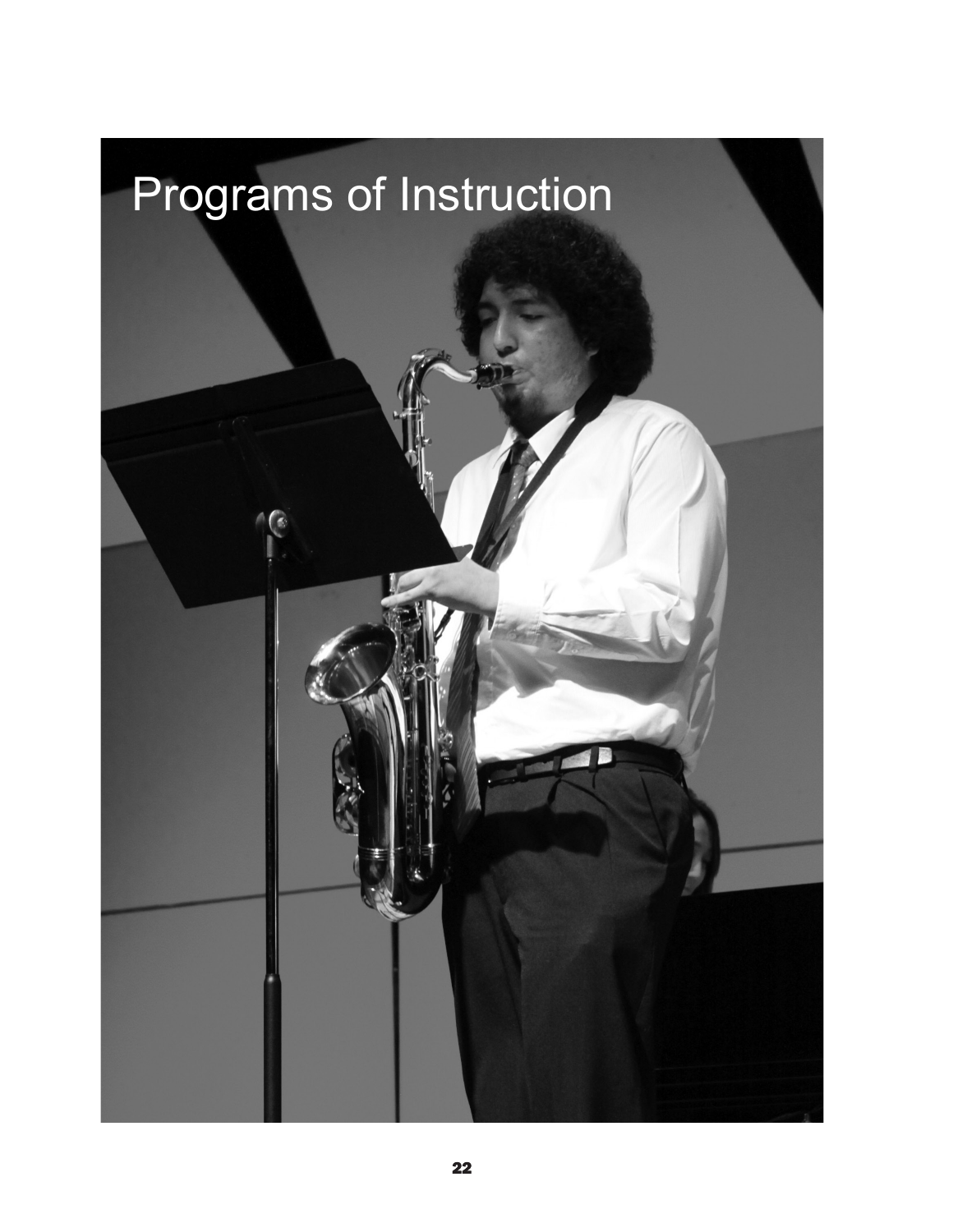## Programs of Instruction

| <b>Fields of Study</b>                                                 | <b>DEGREE</b> |           |               |                    |              |  |
|------------------------------------------------------------------------|---------------|-----------|---------------|--------------------|--------------|--|
|                                                                        | A.A.          | A.S.      | <b>A.A.S.</b> | <b>CERTIFICATE</b> | <b>PAGE#</b> |  |
| Accounting (ACCT)                                                      |               |           |               |                    | 32           |  |
| Agri-Business: Farm & Ranch Management (FRCH)                          |               |           | $\bullet$     |                    | 32           |  |
| Beef Production (AGBP)                                                 |               |           |               | $\cdot$ CD         | 33           |  |
| Agriculture                                                            |               |           |               |                    |              |  |
| Agri-Business and Sciences (AGBSS)                                     |               | $\bullet$ |               |                    | 34           |  |
| Rangeland Ecology & Watershed Management (REWM)                        |               | $\bullet$ |               |                    | 35           |  |
| Aquaculture Technician (AQTK) Only offered at Wyoming Women's Center   |               |           |               | $\cdot c$          | 36           |  |
| Art (ART)                                                              | $\bullet$     |           |               |                    | 36           |  |
| Biology (BIOL)                                                         |               | $\bullet$ |               |                    | 37           |  |
| Business Administration (BADM)                                         |               | $\bullet$ |               |                    | 38           |  |
| Business Administration (BSAD)<br>Also available by distance! (BSDL)   |               |           |               |                    | 38           |  |
| <b>Business Education (BSED)</b>                                       |               | $\bullet$ |               |                    | 39           |  |
| Business Office Technology (BOTK)                                      |               |           | $\bullet$     |                    | 40           |  |
| Business Office Technology (BOFTK)                                     |               |           |               | $\cdot$ CD         | 41           |  |
| Business Records Certificate (BSRC)                                    |               |           |               | $\cdot c$          | 41           |  |
| Computer Applications (CAPS)                                           |               |           |               | $\cdot c$          | 42           |  |
| Communication (COMM)                                                   | $\bullet$     |           |               |                    | 42           |  |
| Cosmetology (CSMO)                                                     |               |           |               |                    | 43           |  |
| Hair Technician (CSHT)                                                 |               |           |               | $\cdot$ CD         | 44           |  |
| Nail Technician (CSNT)                                                 |               |           |               | $\cdot c$          | 44           |  |
| Skin Technician (CSST)                                                 |               |           |               | $\cdot$ CD         | 44           |  |
| Criminal Justice<br>Also available by distance!                        |               |           |               |                    | 45           |  |
| Law Enforcement Emphasis (CJLE) Also available by distance! (CJDL)     | $\bullet$     |           |               |                    | 45           |  |
| Corrections Certificate (CJCC) Also available by distance! (CJCDL)     |               |           |               | $\cdot$ CD         | 47           |  |
| Corrections Emphasis (CJCR) Also available by distance!                | $\bullet$     |           |               |                    | 45           |  |
| Criminal Justice (CMJT)                                                |               |           | ۰             |                    | 46           |  |
| Economics (ECON)                                                       |               | $\bullet$ |               |                    | 47           |  |
| Education                                                              |               |           |               |                    | 48           |  |
| Child Development Certificate (ECC) Also available by distance! (ECDL) |               |           |               | $\cdot c$          | 50           |  |
| Early Childhood Education (EDEC) Also available by distance! (EDL)     | $\bullet$     |           |               |                    | 49           |  |
| Elementary Education (ELED) Also available by distance! (EEDL)         | ٠             |           |               |                    | 48           |  |
| Secondary Education (SCED)                                             | $\bullet$     |           |               |                    | 51           |  |
| Secondary Education, Agriculture (AGED)                                | $\bullet$     |           |               |                    | 51           |  |
| English (ENGL)                                                         | $\bullet$     |           |               |                    | 52           |  |
| ESL/EFL Teaching Certificate Program (ESFL)                            |               |           |               | $\cdot c$          | 53           |  |
| Entrepreneurship (ENTR)                                                |               |           |               | $\cdot$ CD         | 53           |  |
| Interdisciplinary Studies (INST)<br>Also available by distance! (INDL) | $\bullet$     | ٠         |               |                    | 54           |  |
| Languages (Foreign) (LANG)                                             | $\bullet$     |           |               |                    | 55           |  |

 $CD = 1$  year certificate

 $C =$  less than 1 year certificate